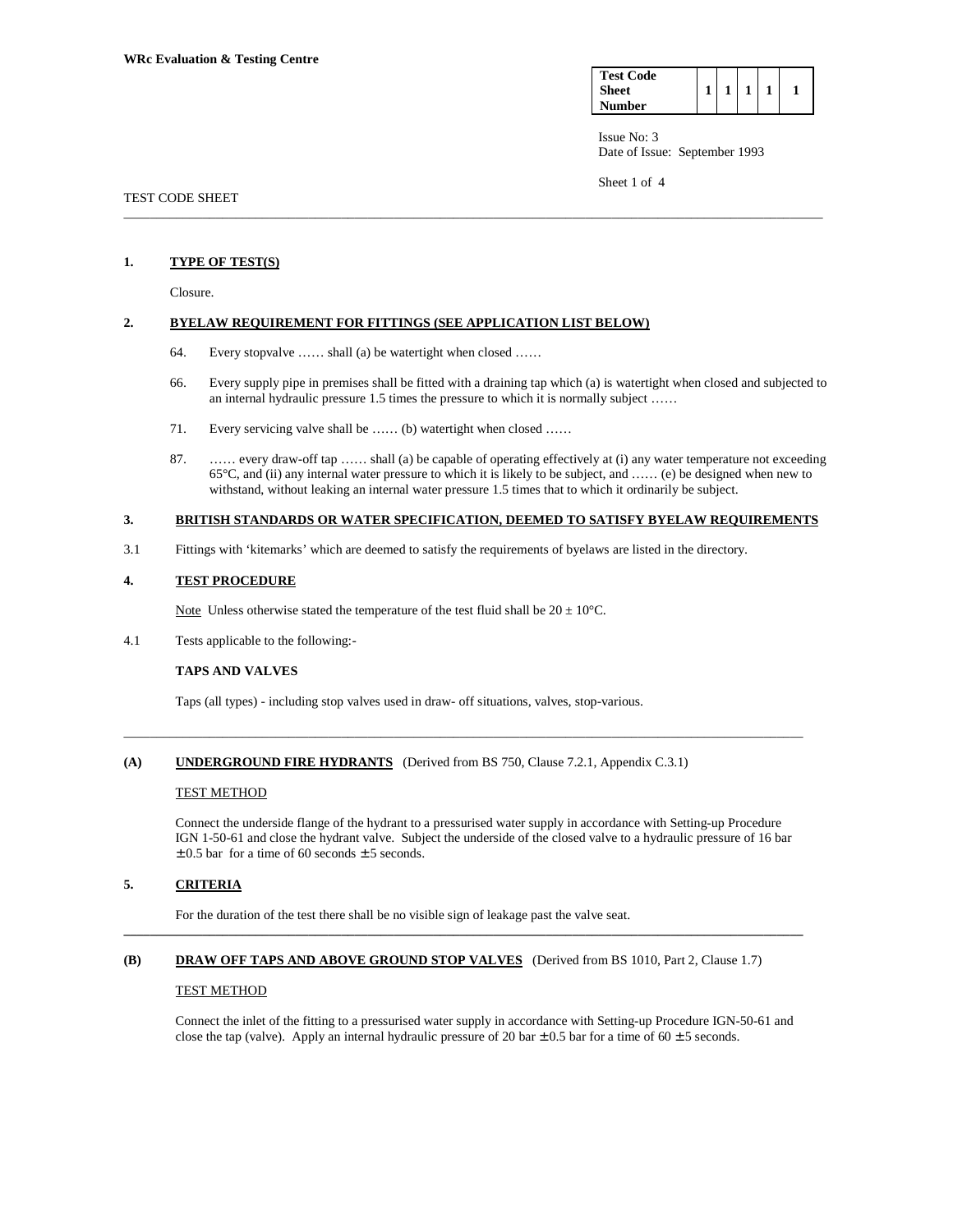| <b>Test Code</b> |  |  |  |
|------------------|--|--|--|
| Sheet            |  |  |  |
| <b>Number</b>    |  |  |  |

Sheet 2 of 4

# TEST CODE SHEET

# **5. CRITERIA**

For the duration of the test there shall be no visible sign of leakage past the valve seat.

# **(C) UNDERGROUND PLUG COCKS** (Derived from BS 2580, Clause 18)

### (i) TEST METHOD

 Connect one end of the fitting to a pressurised water supply in accordance with Setting-up Procedure IGN-50-61 and close the plug cock). Apply an internal hydraulic pressure of 20 bar  $\pm$  0.5 bar for a time of 6  $\pm$  1 seconds.

\_\_\_\_\_\_\_\_\_\_\_\_\_\_\_\_\_\_\_\_\_\_\_\_\_\_\_\_\_\_\_\_\_\_\_\_\_\_\_\_\_\_\_\_\_\_\_\_\_\_\_\_\_\_\_\_\_\_\_\_\_\_\_\_\_\_\_\_\_\_\_\_\_\_\_\_\_\_\_\_\_\_\_\_\_\_\_\_\_\_\_\_\_\_\_\_\_\_\_\_\_\_\_\_\_\_

\_\_\_\_\_\_\_\_\_\_\_\_\_\_\_\_\_\_\_\_\_\_\_\_\_\_\_\_\_\_\_\_\_\_\_\_\_\_\_\_\_\_\_\_\_\_\_\_\_\_\_\_\_\_\_\_\_\_\_\_\_\_\_\_\_\_\_\_\_\_\_\_\_\_\_\_\_\_\_\_\_\_\_\_\_\_\_\_\_\_\_\_\_\_\_\_\_\_\_\_\_\_\_

# **5. CRITERIA**

For the duration of the test there shall be no visible leakage past the plug cock.

#### (ii) TEST METHOD

Repeat this test with pressure applied at the other end of the plug cock.

# **5. CRITERIA**

For the duration of the test there shall be no visible leakage past the plug cock.

# **(D) VALVES FOR HOT WATER RADIATORS** (Derived form BS 2767, Clause 5.4.2.2)

## (i) TEST METHOD *GATE PATTERN*

 Close the valve using the standard handwheel and apply a hydraulic pressure in accordance with Setting-up Procedure IGN 1-50 - 61 successively to each side of the seat.

\_\_\_\_\_\_\_\_\_\_\_\_\_\_\_\_\_\_\_\_\_\_\_\_\_\_\_\_\_\_\_\_\_\_\_\_\_\_\_\_\_\_\_\_\_\_\_\_\_\_\_\_\_\_\_\_\_\_\_\_\_\_\_\_\_\_\_\_\_\_\_\_\_\_\_\_\_\_\_\_\_\_\_\_\_\_\_\_\_\_\_\_\_\_\_\_\_\_\_\_\_\_\_

# **5. CRITERIA**

 For the duration of the test there shall be no leakage of water through the valve seat when subjected to 1.1 times the maximum pressure rating (1-4 bar  $\pm$  0.2 bar) (4-30 bar  $\pm$  0.5 bar) for a period of 60  $\pm$  5 seconds.

### (ii) TEST METHOD *ANGLE AND Y PATTERN VALVES*

 Close the valve using the standard handwheel and apply a hydraulic pressure in accordance with Setting-up Procedure IGN 1-50-61 under the disc with the other side open to atmosphere.

## **5. CRITERIA**

 For the duration of the test there shall be no leakage of water through the valve seat when subjected to 1.1 times the maximum pressure rating (1-4 bar  $\pm$  0.2 bar) (4-30 bar  $\pm$  0.5 bar) for a period of 60  $\pm$  5 seconds.

\_\_\_\_\_\_\_\_\_\_\_\_\_\_\_\_\_\_\_\_\_\_\_\_\_\_\_\_\_\_\_\_\_\_\_\_\_\_\_\_\_\_\_\_\_\_\_\_\_\_\_\_\_\_\_\_\_\_\_\_\_\_\_\_\_\_\_\_\_\_\_\_\_\_\_\_\_\_\_\_\_\_\_\_\_\_\_\_\_\_\_\_\_\_\_\_\_\_\_\_\_\_\_

\_\_\_\_\_\_\_\_\_\_\_\_\_\_\_\_\_\_\_\_\_\_\_\_\_\_\_\_\_\_\_\_\_\_\_\_\_\_\_\_\_\_\_\_\_\_\_\_\_\_\_\_\_\_\_\_\_\_\_\_\_\_\_\_\_\_\_\_\_\_\_\_\_\_\_\_\_\_\_\_\_\_\_\_\_\_\_\_\_\_\_\_\_\_\_\_\_\_\_\_\_\_\_

#### **(E) DRAINING TAPS (SCREW DOWN PATTERNS)** (Derived from BS 2879, Clause 18)

#### TEST METHOD

 Apply an internal hydraulic pressure in accordance with Setting-up Procedure IGN 1-50 - 61 of 20 bar ± 0.5 bar under the seat with the draining tap closed and the other side open to atmosphere. The duration of the test shall be 15 minutes ± 30 seconds.

## **5. CRITERIA**

For the duration of the test there shall be no visible leakage past the valve seat.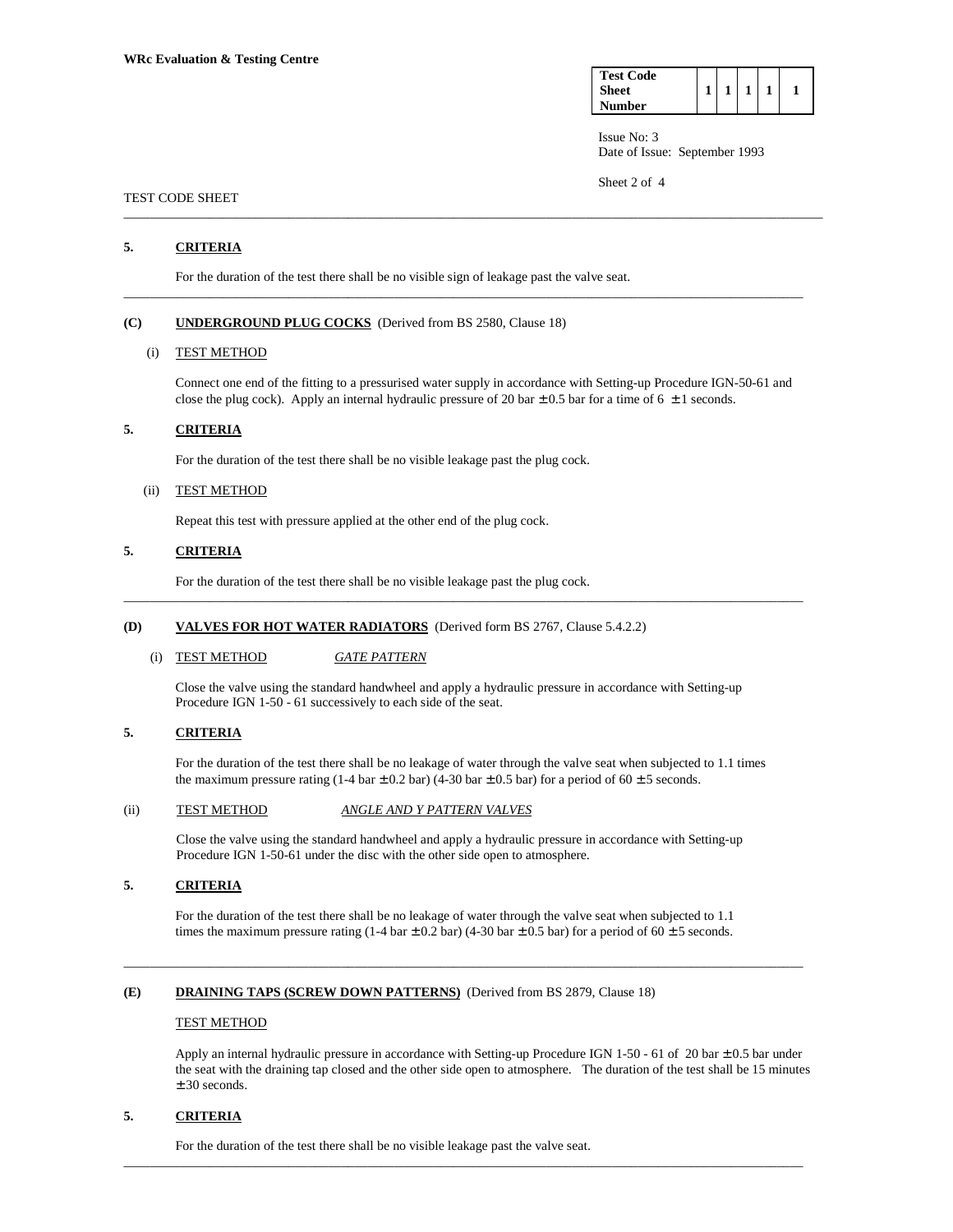| <b>Test Code</b> |  |  |  |
|------------------|--|--|--|
| <b>Sheet</b>     |  |  |  |
| Number           |  |  |  |

Sheet 3 of 4

## TEST CODE SHEET

# **(F) BUTTERFLY VALVES** (Derived from BS 5155, Clause 12)

### TEST METHOD

Seat test. Apply a hydraulic pressure in accordance with Setting-up Procedure IGN 1-50 - 61

- (i) Fill the valve with the test fluid.
- (ii) Move the obturator to the closed position.
- (iii) Apply the test pressure of 1.1 times the maximum permissable working pressure at  $20^{\circ}C \pm 10^{\circ}C$ ; tolerance on pressure  $(1-4 \text{ bar}) \pm 0.5$  bar for the following time period:-

\_\_\_\_\_\_\_\_\_\_\_\_\_\_\_\_\_\_\_\_\_\_\_\_\_\_\_\_\_\_\_\_\_\_\_\_\_\_\_\_\_\_\_\_\_\_\_\_\_\_\_\_\_\_\_\_\_\_\_\_\_\_\_\_\_\_\_\_\_\_\_\_\_\_\_\_\_\_\_\_\_\_\_\_\_\_\_\_\_\_\_\_\_\_\_\_\_\_\_\_\_\_\_\_\_\_

| NOMINAL VALVE SIZE DN            | <b>METAL</b> | <b>ELASTOMERIC</b> |
|----------------------------------|--------------|--------------------|
|                                  | Seconds      | Seconds            |
| Up to and including DN 50        | $15 \pm 2$   | $15 \pm 2$         |
| DN 65 upto $\&$ including DN 200 | $30 \pm 5$   | $15 \pm 5$         |
| DN 250 upto $&$ including DN 450 | $60 \pm 10$  | $30 \pm 10$        |
| DN 500 $&$ greater               | $120 \pm 10$ | $60 \pm 10$        |
|                                  |              |                    |

\_\_\_\_\_\_\_\_\_\_\_\_\_\_\_\_\_\_\_\_\_\_\_\_\_\_\_\_\_\_\_\_\_\_\_\_\_\_\_\_\_\_\_\_\_\_\_\_\_\_\_\_\_\_\_\_\_\_\_\_\_\_\_\_\_\_\_\_\_\_\_\_\_\_\_\_\_\_\_\_\_\_\_\_\_\_\_\_\_\_\_\_\_\_\_\_\_\_\_\_\_\_\_

# **5. CRITERIA**

For the duration of the test there shall be no visible sign of leakage past the valve seat.

# **(G) PREDOMINANTLY KEY-OPERATED CAST IRON GATE VALVES**

(Derived from BS 5163, Clause 8, 18.2, 19.1, 19.2)

Design working pressures. Valves shall be designed for maximum permissible working pressures at  $20^{\circ}C \pm 10^{\circ}C$ of one of the following.

- (i) 10 bar for PN10 valves;
- (ii) 16 bar for PN16 valves;
- (iii) 25 bar for PN25 valves.

### TEST METHOD

 Apply an internal hydraulic pressure in accordance with Setting-up Procedure IGN 1-50 - 61. The test pressure shall be 1.1 times the maximum permissible working pressure  $(PN) \pm 0.5$  bar for seat testing.

 when tested in the 'open end' condition, the test pressure for seat testing shall be equal to the maximum permissible working pressure (PN)  $\pm$  0.5 bar.

The duration of the testing times shall be : - Nominal size DN50 upto and including DN200 - 10 minutes  $\pm$  30 seconds. Nominal size DN250 upto and including DN600 - 15 minutes  $\pm 60$  seconds.

# **5. CRITERIA**

For the duration of the test there shall be no visible leakage past the valve seat.

# **(H) DRAW-OFF TAPS WITH METAL AND PLASTIC BODIES** (Derived from BS 5412, Clause 8.2.2)

### TEST METHOD

 Valve seat........test. Apply a torque of 1.5Nm for size ½ taps and 2.5 Nm for 3/4 taps, to the operating member closing the oburator onto the body seating.

Note Where the watertightness of the headwork is ensured by a stuffing box, the packing gland is loosened.

\_\_\_\_\_\_\_\_\_\_\_\_\_\_\_\_\_\_\_\_\_\_\_\_\_\_\_\_\_\_\_\_\_\_\_\_\_\_\_\_\_\_\_\_\_\_\_\_\_\_\_\_\_\_\_\_\_\_\_\_\_\_\_\_\_\_\_\_\_\_\_\_\_\_\_\_\_\_\_\_\_\_\_\_\_\_\_\_\_\_\_\_\_\_\_\_\_\_\_\_\_\_\_

 With the outlet open and turned downwards apply a hydraulic water pressure in accordance with Setting-up Procedure IGN 1-50 - 61 of  $16 \pm 0.5$  bar for  $60 \pm 5$  seconds.